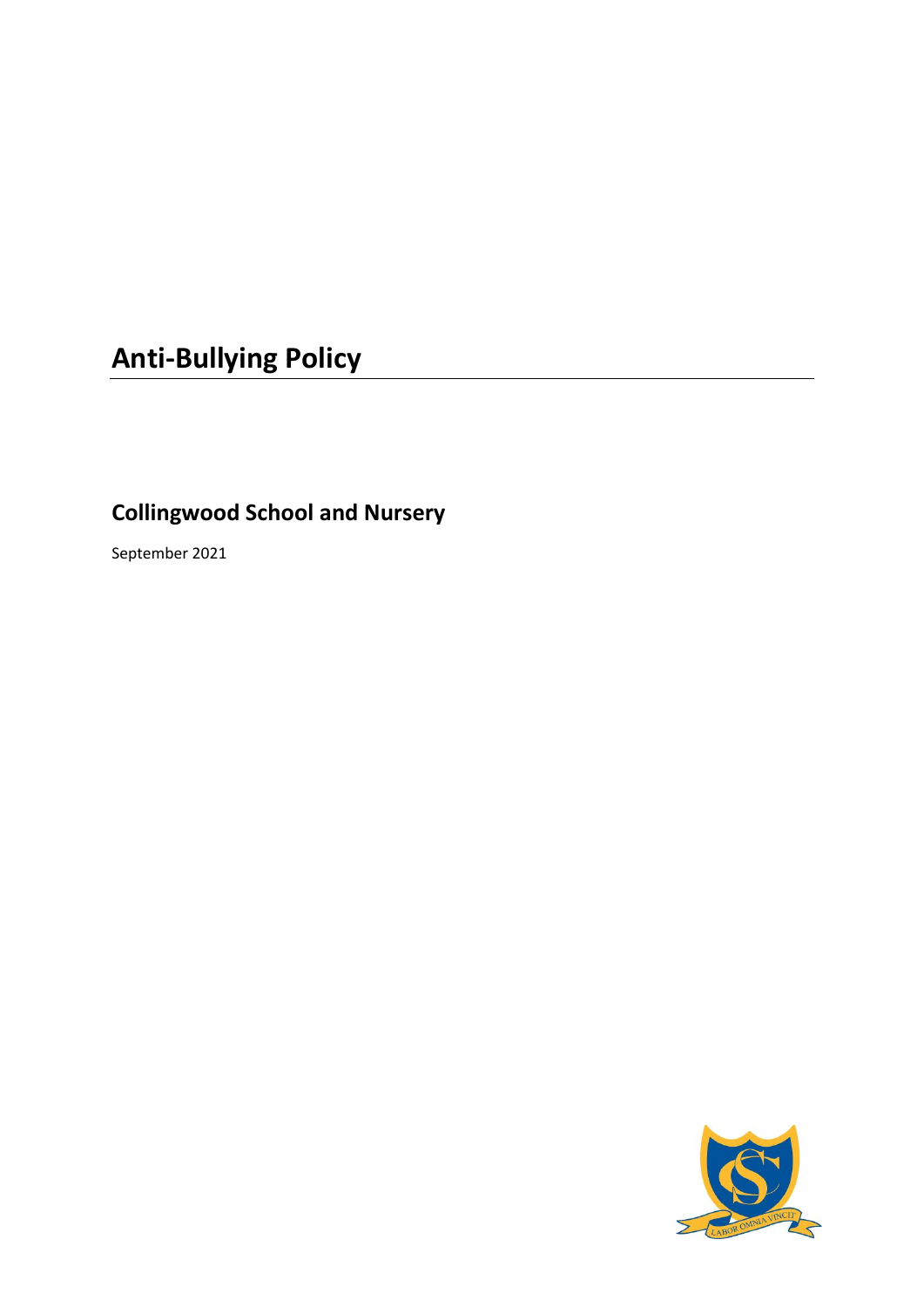# **Contents**

# Appendix

|--|--|--|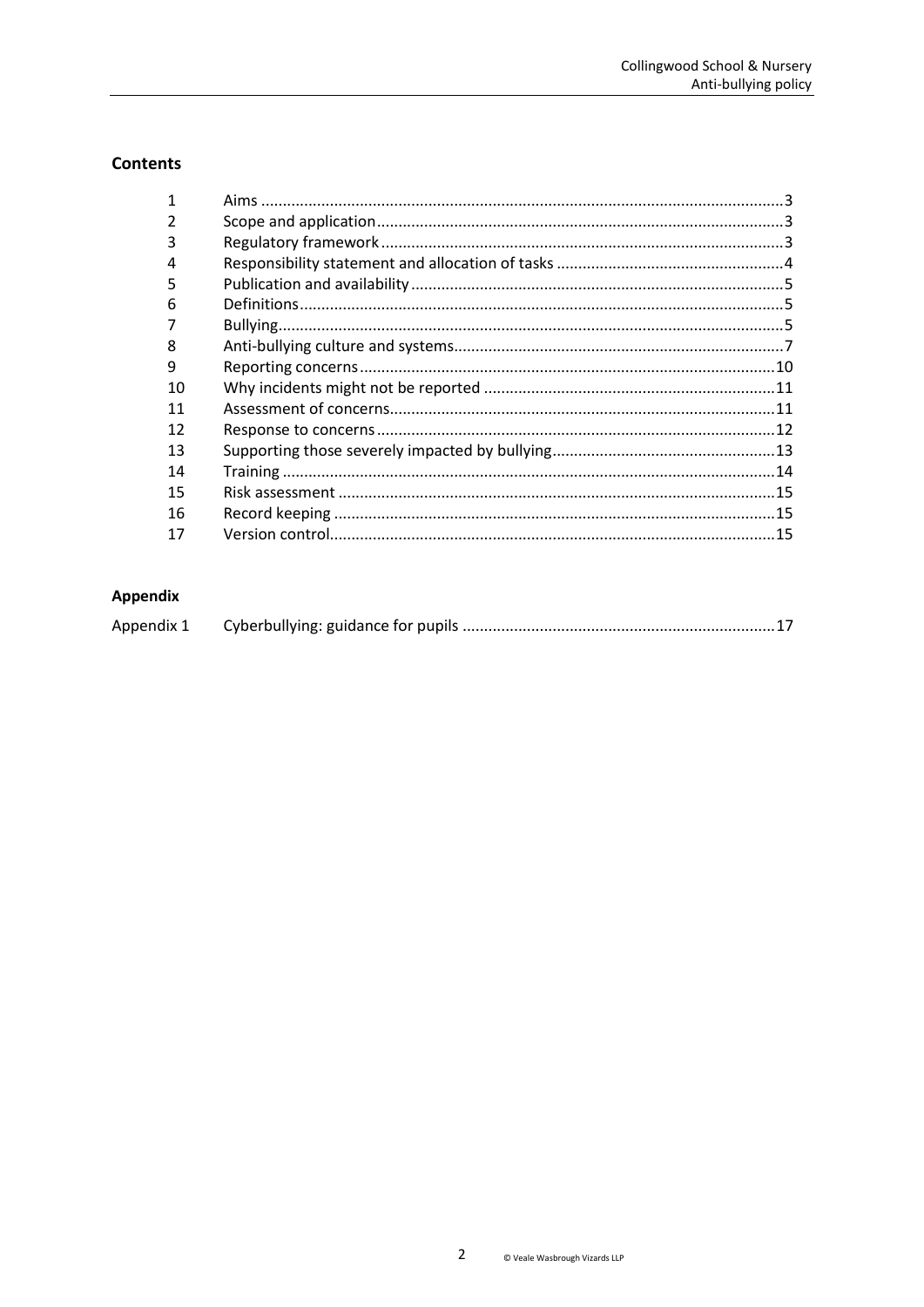#### <span id="page-2-0"></span>1 **Aims**

- 1.1 This is the anti-bullying policy of Collingwood School
- 1.2 The aims of this policy are:
	- 1.2.1 to actively promote and safeguard the welfare of pupils at the School;
	- 1.2.2 to maintain and drive a positive and supportive culture among all pupils and staff throughout the School; and
	- 1.2.3 to prevent bullying, detect it when it occurs, and respond to it appropriately on a case-by-case basis.

#### <span id="page-2-1"></span>2 **Scope and application**

- 2.1 This policy applies to the whole School including the Early Years Foundation Stage (**EYFS**).
- 2.2 This policy applies at all times when the pupil is:
	- 2.2.1 in or at School;
	- 2.2.2 representing the School or wearing School uniform;
	- 2.2.3 travelling to or from School;
	- 2.2.4 on School-organised trips;
	- 2.2.5 associated with the School at any time;
	- 2.2.6 in the care of the School or not and the School becomes aware of an incident of bullying.
- 2.3 This policy shall also apply to pupils at all times and places in circumstances where failing to apply this policy may:
	- 2.3.1 affect the health, safety or well-being of a member of the School community or a member of the public;
	- 2.3.2 have repercussions for the orderly running of the School; or
	- 2.3.3 bring the School into disrepute.

#### <span id="page-2-2"></span>3 **Regulatory framework**

- 3.1 This policy has been prepared to meet the School's responsibilities under:
	- 3.1.1 Education (Independent School Standards) Regulations 2014;
	- 3.1.2 *Statutory framework for the Early Years Foundation Stage* (DfE, March 2017);
	- 3.1.3 Education and Skills Act 2008;
	- 3.1.4 Childcare Act 2006;
	- 3.1.5 Data Protection Act 2018 and General Data Protection Regulation (GDPR); and
	- 3.1.6 Equality Act 2010.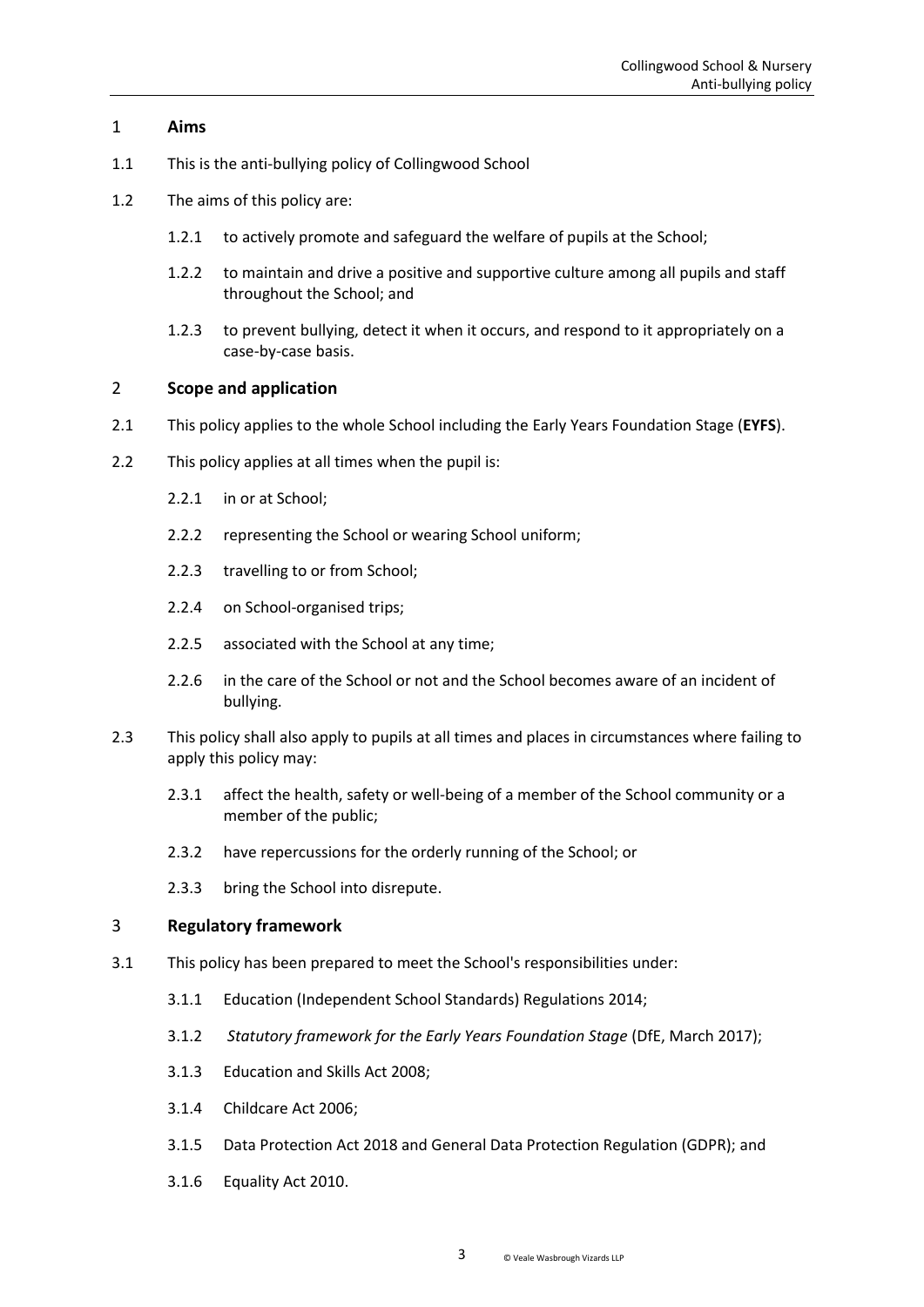- 3.2 This policy has regard to the following guidance and advice:
	- 3.2.1 [Preventing and tackling bullying: Advice for headteachers, staff and governing](https://www.gov.uk/government/uploads/system/uploads/attachment_data/file/623895/Preventing_and_tackling_bullying_advice.pdf)  [bodies \(DfE, July 2017\);](https://www.gov.uk/government/uploads/system/uploads/attachment_data/file/623895/Preventing_and_tackling_bullying_advice.pdf)
	- 3.2.2 [Cyberbullying: advice for headteachers and](https://www.gov.uk/government/uploads/system/uploads/attachment_data/file/374850/Cyberbullying_Advice_for_Headteachers_and_School_Staff_121114.pdf) school staff (DfE, November 2014);
	- 3.2.3 [Working together to safeguard children](https://assets.publishing.service.gov.uk/government/uploads/system/uploads/attachment_data/file/722305/Working_Together_to_Safeguard_Children_-_Guide.pdf) (DfE, July 2018);
	- 3.2.4 [Keeping children safe in education](https://www.gov.uk/government/publications/keeping-children-safe-in-education--2) (DfE, September 2021);
- 3.3 The following School policies, procedures and resource materials are relevant to this policy:
	- 3.3.1 behaviour and discipline policy;
	- 3.3.2 risk assessment policy for pupil welfare;
	- 3.3.3 acceptable use policy for pupils;
	- 3.3.4 safeguarding policy;
	- 3.3.5 complaints policy;
	- 3.3.6 policy on special educational needs and learning difficulties;
	- 3.3.7 online safety policy;

#### <span id="page-3-0"></span>4 **Responsibility statement and allocation of tasks**

- 4.1 The Proprietor has overall responsibility for all matters which are the subject of this policy.
- 4.2 To ensure the efficient discharge of its responsibilities under this policy, the Proprietor has allocated the following tasks:

| Task                                                                                                                                             | Allocated to                 | When / frequency of review       |
|--------------------------------------------------------------------------------------------------------------------------------------------------|------------------------------|----------------------------------|
| Keeping the policy up to date<br>and compliant with the law and<br>best practice                                                                 | Leigh Hardie and David Sitch | As required, and at least termly |
| Monitoring the<br>implementation of the policy,<br>relevant risk assessments and<br>any action taken in response<br>and evaluating effectiveness | Leigh Hardie and David Sitch | As required, and at least termly |
| Maintaining up to date records<br>of all information created in<br>relation to the policy and its<br>implementation as required by<br>the GDPR   | Leigh Hardie                 | As required, and at least termly |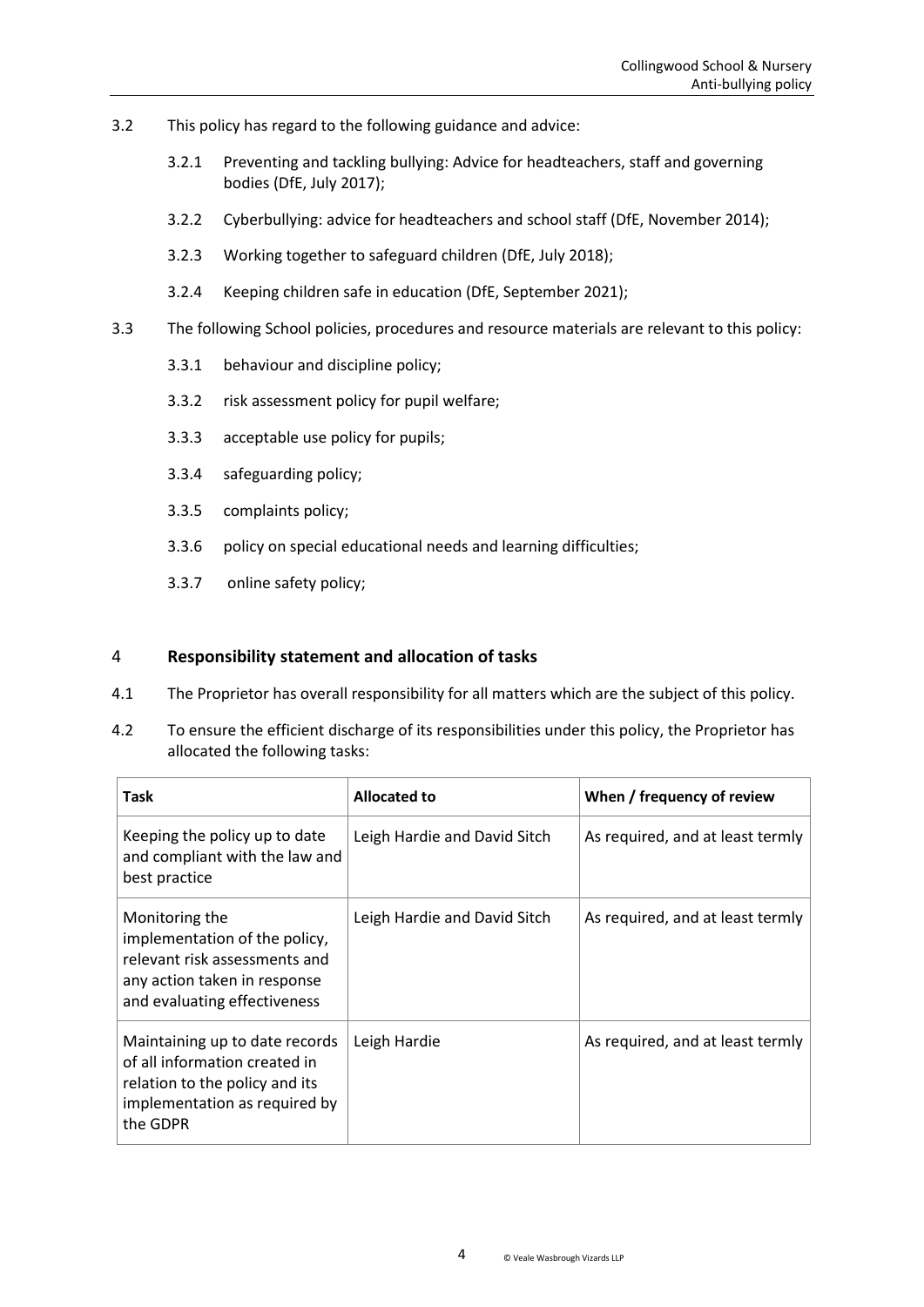| Task                                                                                                                                                  | <b>Allocated to</b>     | When / frequency of review            |
|-------------------------------------------------------------------------------------------------------------------------------------------------------|-------------------------|---------------------------------------|
| Seeking input from interested<br>groups (such as pupils, staff,<br>Parents) to consider<br>improvements to the School's<br>processes under the policy | Leigh Hardie            | As required, and at least<br>annually |
| Formal Biannual review                                                                                                                                | Proprietor - Amit Mehta | <b>Biannually</b>                     |

# <span id="page-4-0"></span>5 **Publication and availability**

- 5.1 This policy is published on the School website.
- 5.2 This policy is available in hard copy on request.
- 5.3 A copy of the policy is available for inspection from the Head during the School day.
- 5.4 This policy can be made available in large print or other accessible format if required.

#### <span id="page-4-1"></span>6 **Definitions**

- 6.1 Where the following words or phrases are used in this policy:
	- 6.1.1 References to the **Head** may include deputies.
	- 6.1.2 References to **Parent** or **Parents** includes one or both of the parents, a legal guardian or education guardian.

#### <span id="page-4-2"></span>7 **Bullying**

- 7.1 Bullying is always unacceptable and will not be dismissed as being normal or as "banter" or simply "part of growing up". Bullying will not be tolerated by the School because:
	- 7.1.1 it is harmful to the person who is bullied, to those who engage in bullying behaviour, and those who support them, and can in some cases lead to lasting psychological damage and even suicide;
	- 7.1.2 it interferes with a pupil's right to enjoy his / her learning and leisure time free from intimidation;
	- 7.1.3 it is contrary to all our aims and values, our internal culture and the reputation of the School.
- 7.2 Bullying is behaviour by an individual or group, that intentionally hurts another individual or group either physically or emotionally. Bullying is often motivated by prejudice against particular groups. Bullying may be:
	- 7.2.1 **Physical**: hitting, kicking, pushing people around, spitting, or taking, damaging or hiding possessions
	- 7.2.2 **Verbal**: name-calling, taunting, teasing, insulting or demanding money
	- 7.2.3 **Exclusionary behaviour**: intimidating, isolating or excluding a person from a group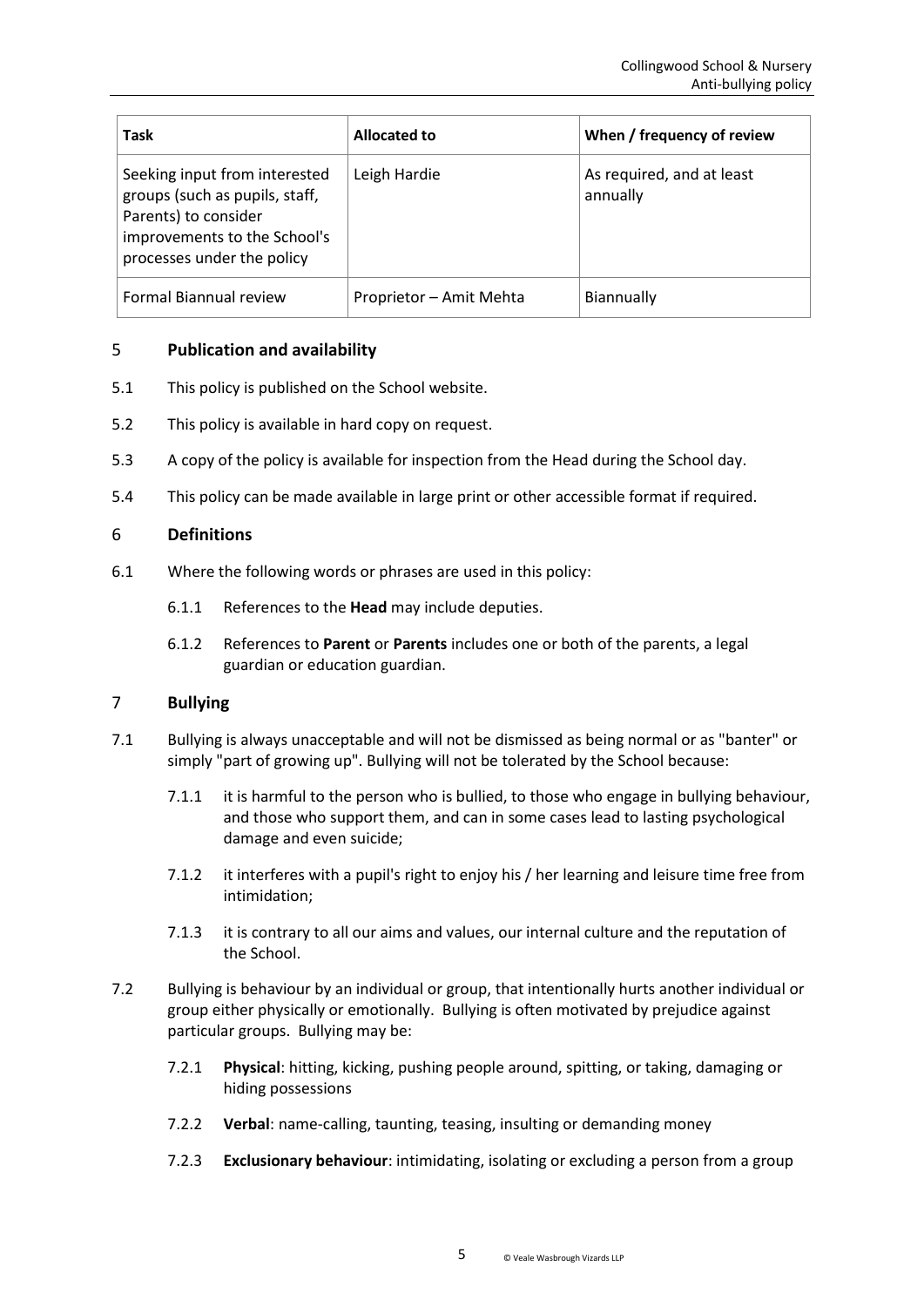- 7.2.4 **General unkindness**: spreading rumours or writing unkind notes, mobile phone texts or emails;
- 7.2.5 **Low level disruptive behaviour:** wearing "banter" and "horseplay" over a prolonged period of time;
- 7.2.6 **Cyberbullying:** bullying that takes place using technology. This may include bullying through the use of mobile electronic devices, social media or gaming sites. See [Appendix 1](#page-16-0) to this policy for guidance for pupils about cyberbullying and measures. The School's separate acceptable use policy for pupils sets out the School rules about the use of technology including mobile electronic devices.
- 7.2.7 **Harmful sexual behaviours**: includes sexual harassment and sexual violence:
	- (a) **sexual harassment**: unwanted conduct of a sexual nature that can occur online and offline. It can include but is not limited to:
		- (i) sexual jokes or taunting;
		- (ii) physical behaviour such as deliberately brushing against someone, interfering with their clothes, displaying pictures, photos or drawings of a sexual nature;
		- (iii) online sexual harassment which may include: non-consensual sharing of sexual images and videos (sexting); upskirting photos, inappropriate sexual comments on social media; exploitation; coercion and threats.

Incidences of sexual harassment will be investigated to ensure they are not part of a wider pattern of sexual harassment and / or sexual violence.

- (b) **sexual violence**: sexual offences under the Sexual Offences Act 2003, specifically rape, assault by penetration and sexual assault.
- 7.3 Bullying may also be:
	- 7.3.1 sexist: related to a person's sex or gender reassignment;
	- 7.3.2 racist, or regarding someone's religion, belief or culture;
	- 7.3.3 related to a person's sexual orientation (homophobic bullying);
	- 7.3.4 related to pregnancy and maternity;
	- 7.3.5 related to a person's home circumstances; or
	- 7.3.6 related to a person's disability, special educational needs, learning difficulty, health or appearance.
- 7.4 Not all bullying is deliberate or intended to hurt. Some individuals may see their hurtful conduct as "teasing" or "a game" or "for the good of" the other person. These forms of bullying are equally unacceptable but may not be malicious and can often be corrected quickly with advice and without disciplinary sanctions. If left unchallenged or dismissed low level disruption can have a wearing, and significant impact on targeted individuals exposed to such behaviour.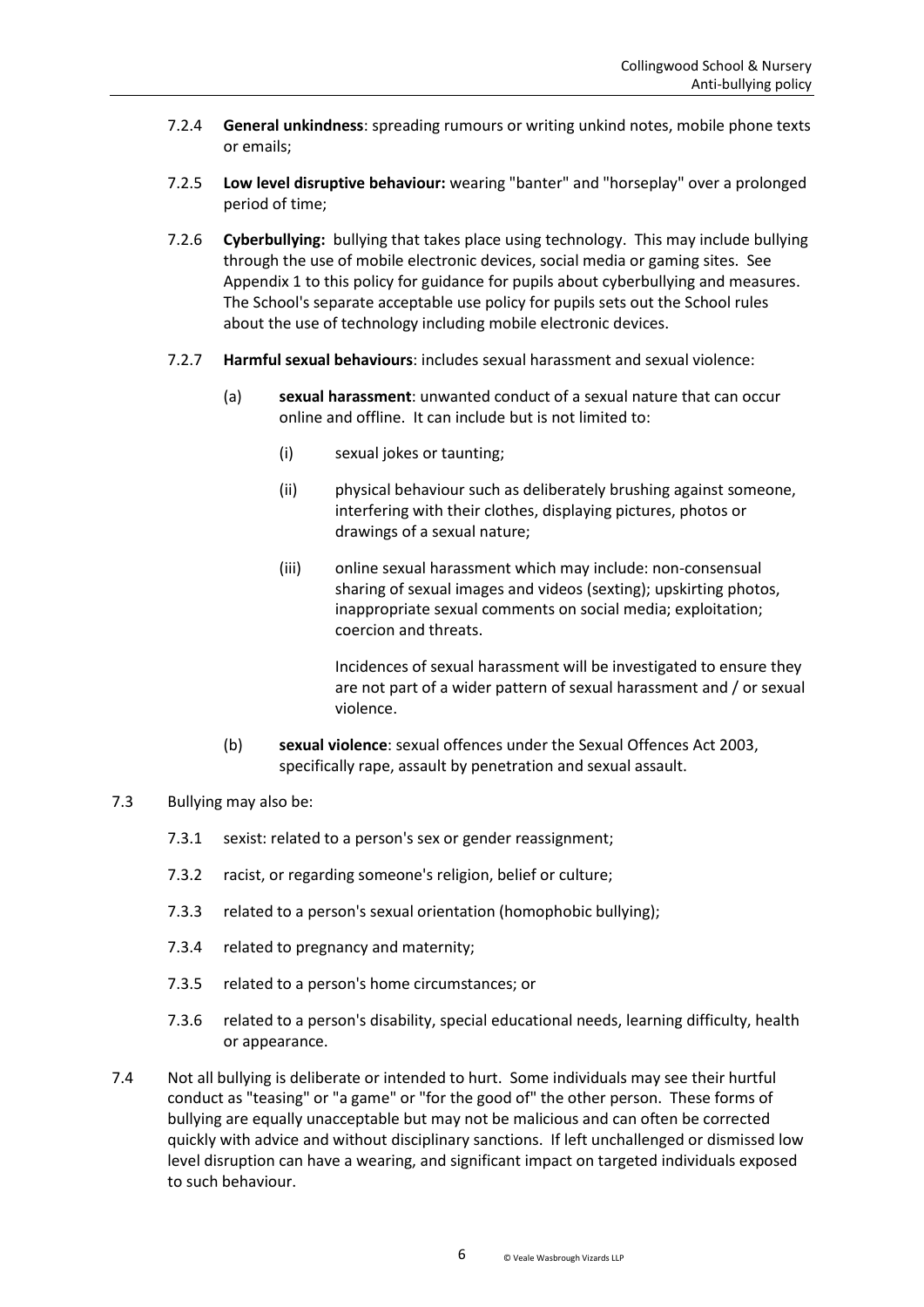7.5 A person who makes a physical or sexual assault on another, or who steals or causes damage to the property of another, commits a criminal offence. Bullying may also be regarded as threatening behaviour or harassment which can be either a criminal offence or a civil wrong. Misuse of electronic communications could also be a criminal offence, for example it is an offence to send an electronic communication (such as a text message or email) to another person with the intent to cause distress or anxiety.

# 7.6 **Safeguarding**

- 7.6.1 Some behaviour by a pupil towards another may be of such a nature that safeguarding concerns are raised. Such behaviour may include bullying (including cyberbullying), causing physical harm, initiation / hazing type violence and rituals, sexting or any form of sexual harassment or violence.
- 7.6.2 The School's policy and procedures with regard to peer on peer abuse are set out in the School's safeguarding and child protection policy and procedures. Concerns about a pupil's welfare because they are the victim or perpetrator of bullying behaviour must be reported in accordance with the safeguarding and child protection policy and procedures and appropriate action taken, taking into account the Local Safeguarding Children Board's threshold document<sup>1</sup>.
- 7.6.3 The School will always treat a bullying incident as giving rise to a child protection concern when there is reasonable cause to believe that a child (whether victim or perpetrator) is suffering or likely to suffer significant harm.

#### <span id="page-6-0"></span>8 **Anti-bullying culture and systems**

- 8.1 It is everyone's responsibility to ensure, whatever the circumstances, that no-one becomes a victim of bullying. A person may be vulnerable to bullying because of his / her age, physical appearance, nationality, colour, sex, sexual orientation, gender reassignment, religion or belief, culture or learning difficulty, disability, home circumstances or because he / she is new in the School, appears to be uncertain or has no friends. He / She may also become a target because of an irrational decision by a bully.
- 8.2 Our expectation of all members of the School community is that:
	- 8.2.1 everyone will uphold the School rules;
	- 8.2.2 a pupil or a member of staff or volunteer who witnesses or hears of an incident of bullying will report it in accordance with the terms of this policy;
	- 8.2.3 a complaint of bullying will always be taken seriously;
	- 8.2.4 no-one will tolerate unkind actions or remarks or stand by when someone else is being bullied.
- 8.3 In School and in every year group:
	- 8.3.1 discriminatory and offensive words and behaviour are treated as unacceptable;
	- 8.3.2 positive attitudes are fostered towards people who are disabled and towards ethnic, religious, cultural and linguistic groups within and outside the School; and
	- 8.3.3 positive attitudes are fostered towards gender and sexuality differences through the curriculum and tutorials.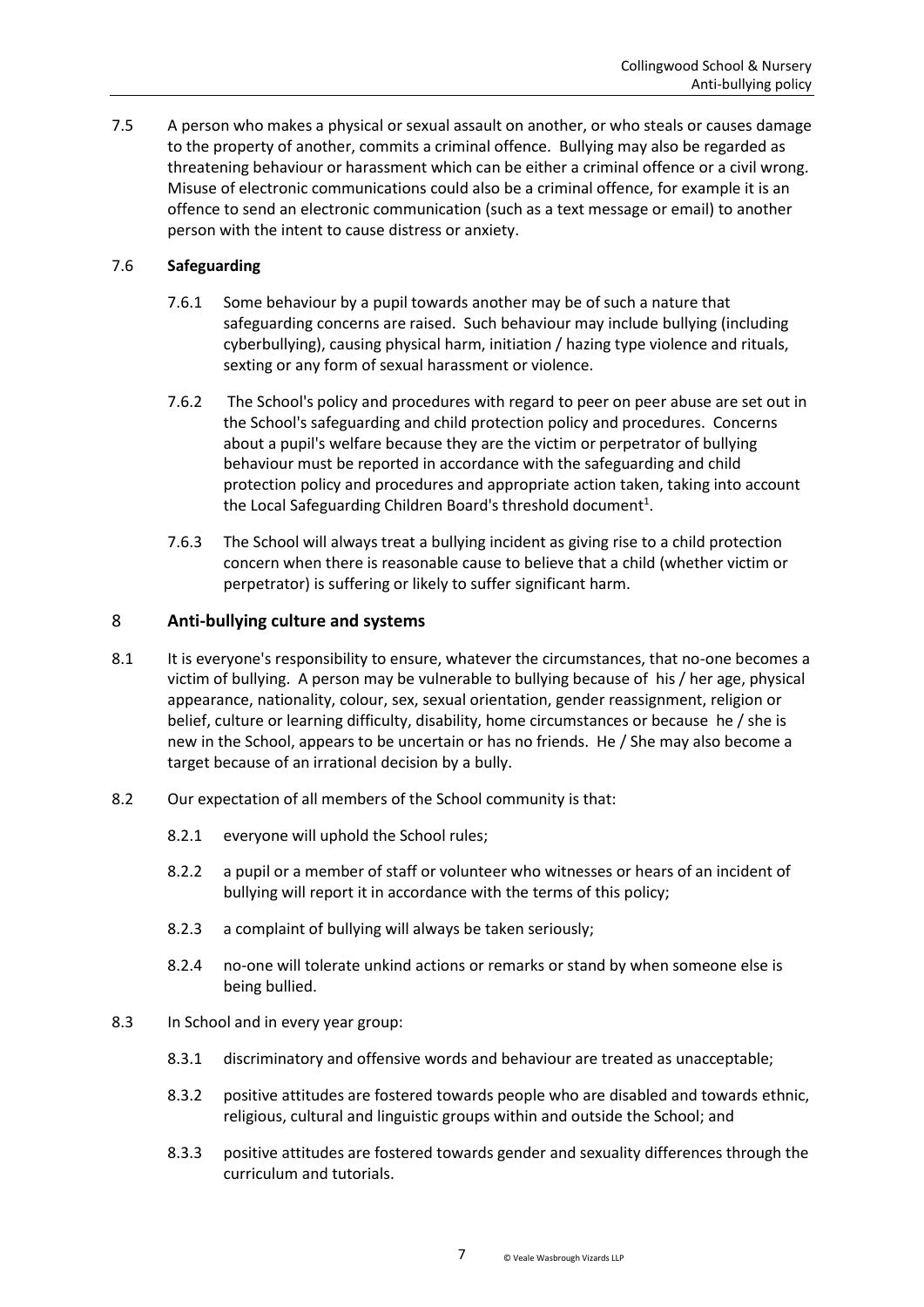#### 8.4 **Proprietor**

- 8.4.1 The Proprietor has overall responsibility for promoting and safeguarding the welfare of pupils at the School, ensuring that those in leadership and management positions actively promote pupil well-being. This includes ensuring that policies and procedures are in place and implemented effectively to:
	- (a) minimise the risk of bullying at the School so that pupils and staff feel safe and secure;
	- (b) intervene early in low-level disruption to prevent negative behaviours escalating;
	- (c) deal swiftly with allegations and incidents of bullying at the School so that pupils and staff feel confident that all incidents will be dealt with appropriately;
	- (d) consider incidences of sexual harassment in broad terms so that it is challenged in order to prevent the normalisation of behaviours which can provide an environment that may lead to sexual violence.

#### 8.5 **Staff**

- 8.5.1 Through their training and experience, members of staff and volunteers are expected to promote an anti-bullying culture by:
	- (a) celebrating achievement;
	- (b) anticipating problems and providing support;
	- (c) adopting a proactive interactive approach to bullying by gathering intelligence about issues between pupils which might provoke conflict and developing strategies to prevent bullying occurring in the first place;
	- (d) disciplining perpetrators fairly, consistently and reasonably, taking into account any special educational needs or disabilities of the pupil, taking into account the motivations and any underlying safety concerns of the perpetrator and providing support as appropriate;
	- (e) making opportunities to listen to pupils;
	- (f) acting as advocates of pupils.
- 8.5.2 Members of staff and volunteers are vigilant at all times but particularly:
	- (a) at the start and end of the school day when pupils arrive and leave the site;
	- (b) before lessons;
	- (c) in the lunch hall and playground;
	- (d) in School corridors and common areas;
	- (e) on School transport / School trips.
- 8.5.3 Pupil welfare and bullying is discussed in weekly staff meetings. The result of these meetings is to feed back information about friendship patterns, particular incidents, any pupil who seems to be isolated, any growing "power base" and any known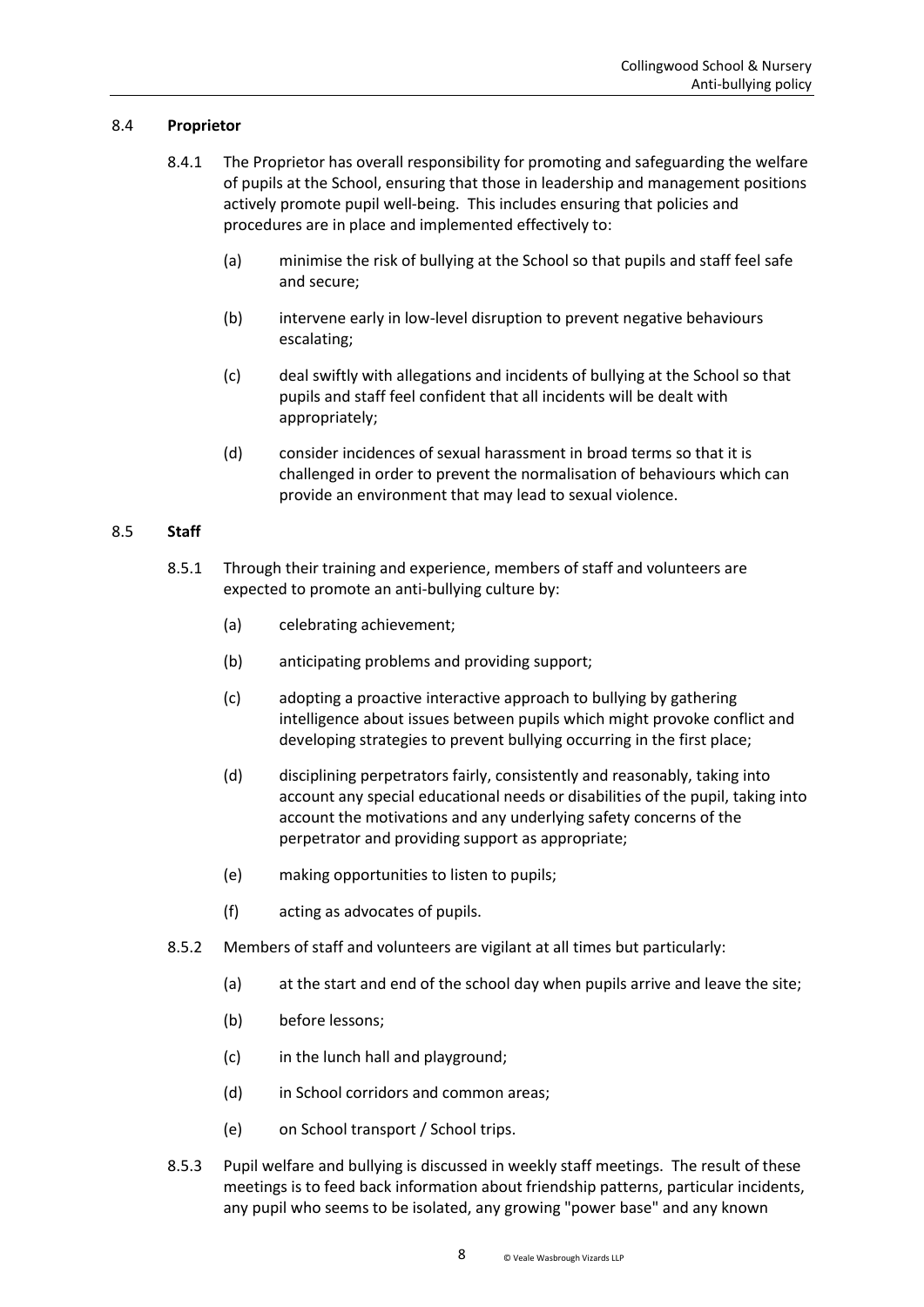conflict between pupils so that strategies can be developed to prevent bullying incidents. Teachers or support staff who do not attend the weekly meetings are required to inform the Head of any pupils or incidents of which the whole staff needs to be aware prior to the meeting. The minutes of each meeting are recorded and accessible to teachers and support staff.

8.5.4 Staff should be aware that abuse should never be tolerated or passed off as banter or part of growing up and will be dealt with accordingly. Full details of these behaviours can be found in our Safeguarding Policy and 'Keeping Children Safe in Education' (Jan 2021), which all staff and volunteers have read and received training on.

#### 8.6 **Pupils**

- 8.6.1 Through the School's pastoral care systems, pupils are informed and taught that bullying will not be tolerated in the School. They are encouraged:
	- (a) to celebrate the effort and achievements of others;
	- (b) to hold and promote positive attitudes;
	- (c) to feel able to share problems with staff;
	- (d) to turn to someone they trust, if they have a problem;
	- (e) not to feel guilty about airing complaints;
	- (f) to be kind, considerate and tolerant towards others;
	- (g) to be aware of the impact their behaviour can have on others;
	- (h) to challenge their peers if they are unkind to others;
	- (i) to use technology safely and securely and to be aware of the risks and impact of the use of technology on themselves and others.
- 8.6.2 Measures are taken throughout each year to educate pupils about bullying and this policy. These measures include:
	- (a) the PSHE and RSE curriculum includes lessons on bullying;
	- (b) anti-bullying posters placed around the School;
	- (c) anti-bullying messages are given in assemblies;
	- (d) once a year, in November, we hold an anti-bullying week;
	- (e) online safety is a key aspect of all areas of the curriculum. Parents are informed about online safety issues and the School's strategies to safeguard pupils through correspondence and workshops
- 8.6.3 The School recognises that children with special educational needs and disabilities can face additional safeguarding challenges, including the potential to be disproportionately impacted by behaviours such as bullying, without outwardly showing any signs. The School will consider extra pastoral support for pupils with special educational needs and disabilities, as required.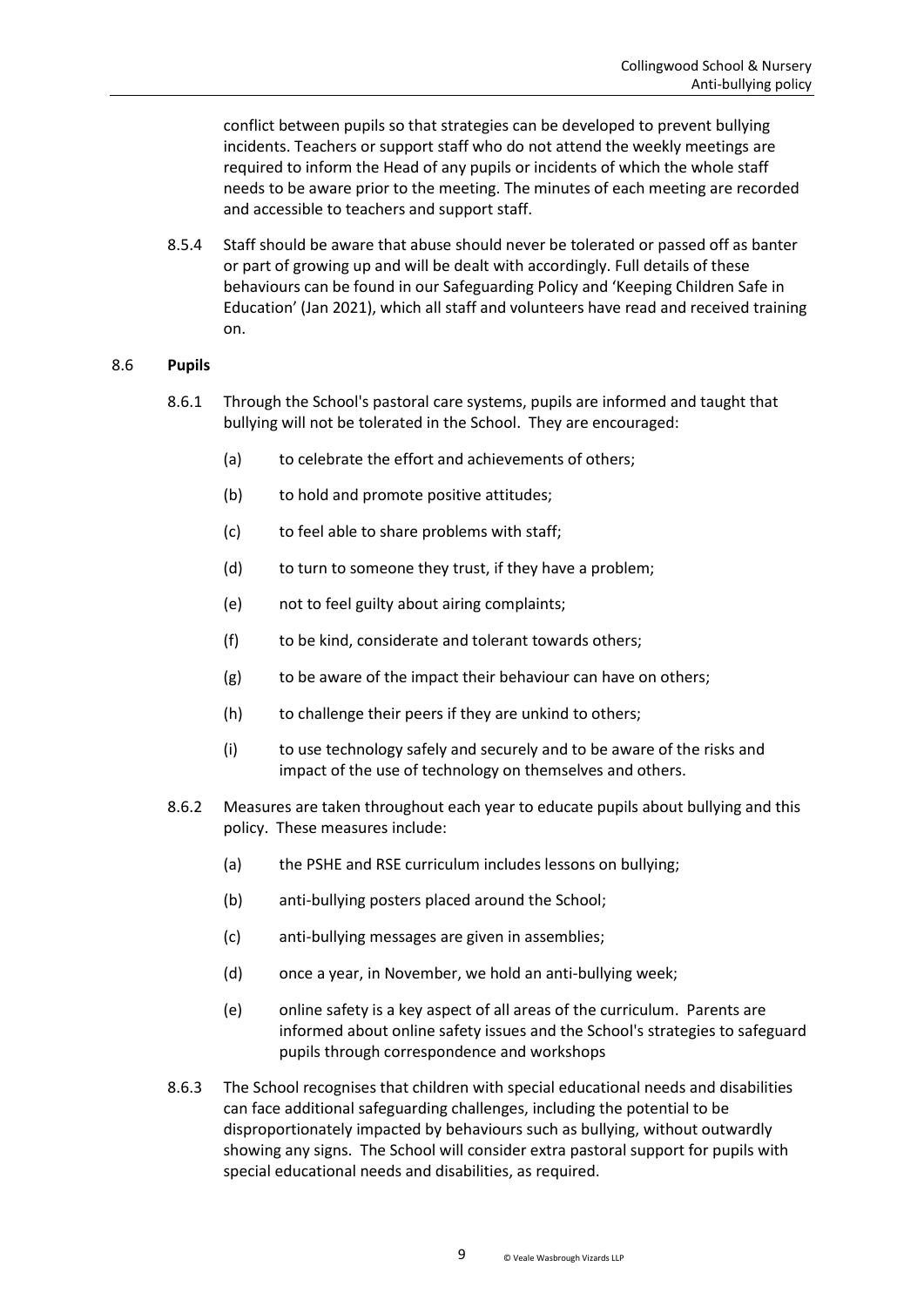#### 8.7 **Parents**

- 8.7.1 The School will take active measures to promote an anti-bullying culture and message to parents that bullying amongst pupils or towards staff will not be tolerated by the School.
- 8.7.2 Parents are invited to Parent forums to discuss a range of issues, including bullying prevention.

#### <span id="page-9-0"></span>9 **Reporting concerns**

#### 9.1 **Pupils**

- 9.1.1 A pupil who is being bullied, or who is worried about another pupil being bullied, should tell someone without delay and can do so in several ways. He / She can:
	- (a) tell his / her parents, Form Teacher or any member of staff or trusted adult at the School or responsible older pupil;
	- (b) contact Childline (0800 1111).

#### 9.2 **Parents**

9.2.1 Parents who are concerned that their child is being bullied should inform their child's Form Teacher without delay.

#### 9.3 **Staff**

- 9.3.1 A member of staff or volunteer who learns of alleged bullying behaviour should:
	- (a) respond quickly and sensitively by offering advice, support and reassurance to the alleged victim;
	- (b) listen carefully and keep an open mind;
	- (c) not ask leading questions;
	- (d) reassure the child but not give a guarantee of confidentiality;
	- (e) report the allegation to the Assistant Head )Pastoral) as soon as possible;
- 9.3.2 The Assistant Head must contact the relevant Form Teacher to agree on a strategy for dealing with the matter.
- 9.3.3 If the alleged bullying behaviour raises a safeguarding concern, the matter should be reported in accordance with the School's safeguarding and child protection policy and procedures before further investigation is carried out. In the case of bullying potentially involving harmful sexual behaviours, staff will follow guidance set out in Part 5 of KCSIE.
- 9.3.4 This policy focuses mainly on the bullying of pupils by pupils although it is recognised that a staff member could be a victim of and on occasion may be perceived to be the perpetrator of bullying behaviour. The bullying of staff, whether by pupils, parents or other colleagues, is unacceptable. Staff members who are concerned about being bullied or harassed should refer to the School's Staff Handbook. Pupils and parents who feel that a member of staff is bullying should report this in accordance with the procedures set out above.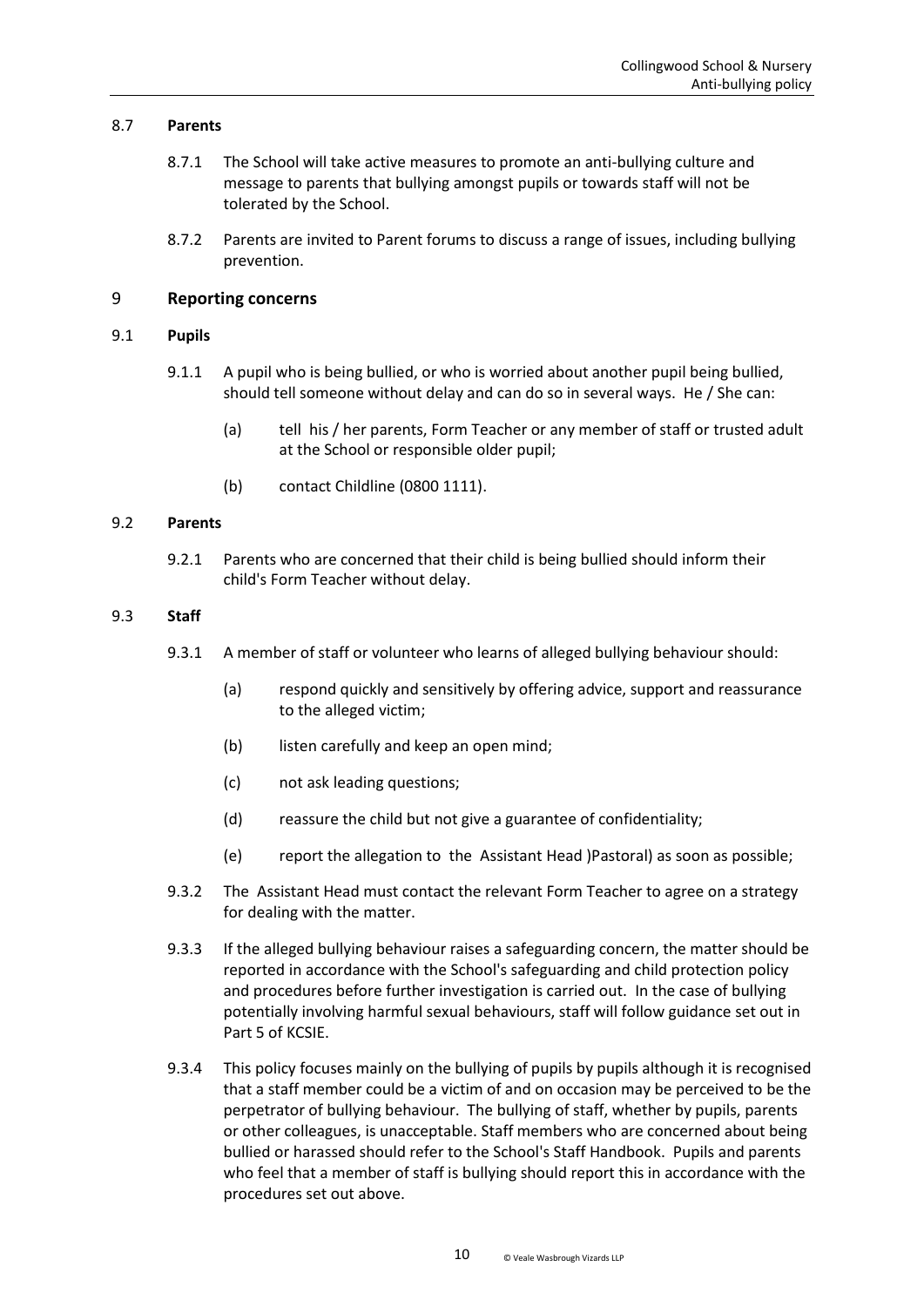#### <span id="page-10-0"></span>10 **Why incidents might not be reported**

- 10.1 There are many reasons why a pupil who has suffered bullying may be reluctant to report it. He / She may become demoralised and may think, for example:
	- 10.1.1 it is telling tales;
	- 10.1.2 they won't believe me because the person I am complaining about is popular and I am not, and I will become even more unpopular;
	- 10.1.3 the things they are saying and doing are too embarrassing to discuss with an adult;
	- 10.1.4 it is all my fault anyway for being overweight / too studious etc;
	- 10.1.5 there are too many of them; there is nothing the staff can do;
	- 10.1.6 it will get back to my parents and they will think less of me;
	- 10.1.7 I will just try and toughen up and grow a thicker skin;
	- 10.1.8 I will lie low and not draw attention to myself;
	- 10.1.9 this is a normal part of growing up and going to school.
- 10.2 There are also reasons why a pupil who has witnessed or learned of bullying behaviour may not want to make a report. He / She may think:
	- 10.2.1 it is "grassing or snitching" and I will become unpopular;
	- 10.2.2 it is not my concern anyway;
	- 10.2.3 I don't like the victim and I would find it embarrassing to be associated with him / her.
- 10.3 Any of these responses would be contrary to our culture at the School. When we implement this policy we encourage every pupil (and their parents) to understand that:
	- 10.3.1 every complaint of bullying will be taken seriously;
	- 10.3.2 members of staff and volunteers will deal with a complaint correctly and effectively in accordance with their experience and the training they have received;
	- 10.3.3 there is a solution to nearly every problem of bullying;
	- 10.3.4 a pupil who complains will receive support and advice and in many cases the problem can be dealt with on a no-names basis;
	- 10.3.5 the primary aim will be for the bullying to cease, not the punishment of the bully unless this is necessary;
	- 10.3.6 we may need to support the bully as well so we can address the causes of bullying behaviour.

#### <span id="page-10-1"></span>11 **Assessment of concerns**

11.1 The Assistant Head will normally see the victim and (unless the case is very serious) any witnesses without delay and form an initial view of the allegation. The assessment will consider: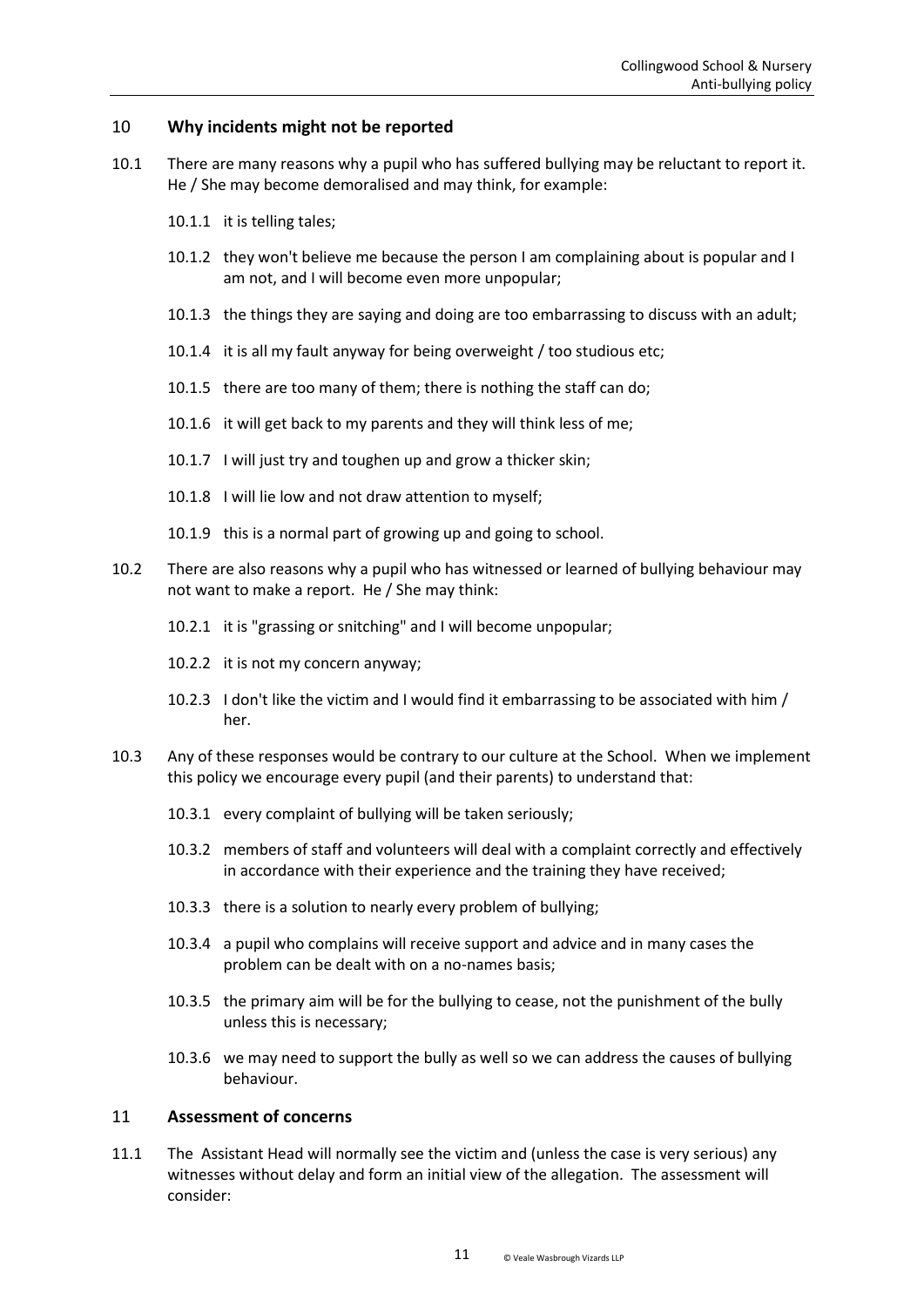- 11.1.1 the nature of the incident(s): physical? sexual? verbal? exclusionary? etc
- 11.1.2 is it a "one-off" incident involving an individual or a group?
- 11.1.3 is it part of a pattern of behaviour by an individual or a group?
- 11.1.4 has physical injury been caused?
- 11.1.5 who should be informed: Head? Parents? the School's Designated Safeguarding Lead? children's social care? the police?
- 11.1.6 can the alleged bully be questioned without disclosing the victim's identity?
- 11.1.7 what is the likely outcome if the allegation proves to be correct?
- 11.2 At this stage, the possible outcomes for an incident which is not too serious include:
	- 11.2.1 there has been a misunderstanding which can be explained sympathetically to the alleged victim with advice to the alleged bully; or
	- 11.2.2 the complaint is justified in whole or in part, and further action will be needed.
- 11.3 If at any stage the alleged bullying behaviour raises a safeguarding concern, the School's safeguarding and child protection policy and procedures should be followed before further investigation is carried out. This will always be the case where sexting or other harmful sexual behaviours are involved. Where bullying allegedly involves youth produced sexual imagery, staff will not view or forward sexual imagery reported to them and will follow the School's policy on sexting as set out in the School's Safeguarding Policy and Procedures.
- 11.4 Otherwise, in cases where the Assistant Head believes that serious bullying behaviour has occurred involving a pupil or has recurred after warnings have been given to the "bully" he / she will refer the matter to the Head.
- 11.5 The Head will:
	- 11.5.1 interview the alleged victim, bully and any witnesses separately, in order to establish the facts of the case. He / she may decide to ask another senior member of staff to be present; and
	- 11.5.2 send a summary of his / her findings to the Head and other relevant staff.
- 11.6 Together with the Head, the Assistant Head will decide on the action to be taken in accordance with this policy.
- 11.7 The Head will notify the parents of the victim and bully giving them details of the case and the action being taken. Such action may include further investigation and action in accordance with the School's behaviour and discipline policy.

#### <span id="page-11-0"></span>12 **Response to concerns**

- 12.1 When a complaint of bullying behaviour is upheld, the range of responses may include one or more of the following:
	- 12.1.1 consideration as to whether the bullying incident should be addressed as a safeguarding concern and if so, the School's safeguarding and child protection policy and procedures will be followed;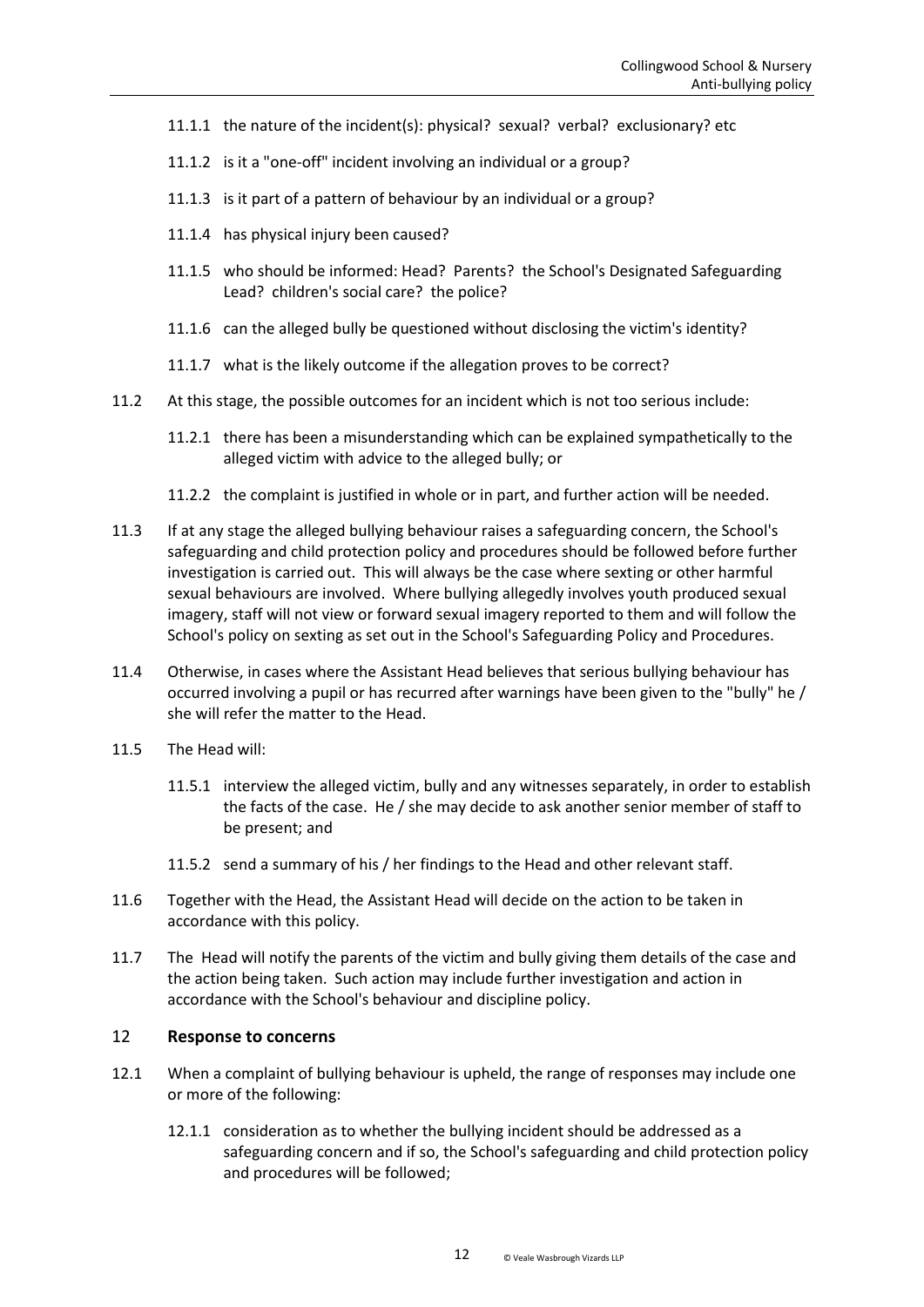- 12.1.2 advice and support for the victim and, where appropriate, establishing a course of action to help the victim, including support from external services where appropriate;
- 12.1.3 advice and support to the bully in trying to change his / her behaviour. This may include clear instructions and a warning or final warning;
- 12.1.4 consideration of the motivation behind the bullying behaviour and whether external services should be used to tackle any underlying issues of the bully which contributed to the bullying behaviour. If these considerations give rise to safeguarding concerns relating to the bullying, the School's child protection procedures will be followed;
- 12.1.5 a supervised meeting between the bully and the victim to discuss their differences and the ways in which they may be able to avoid future conflict (only with the victim's express agreement);
- 12.1.6 a disciplinary sanction against the bully, in accordance with the School's behaviour and discipline policy. In a very serious case or a case of persistent bullying, a pupil may be required to leave the School permanently in accordance with the School's behaviour and discipline policy. Any disciplinary action will be applied fairly, consistently and reasonably, taking into account any special educational needs or disabilities and the needs of vulnerable pupils;
- 12.1.7 action to break up a "power base";
- 12.1.8 confiscation of mobile electronic devices, increased monitoring procedures or limiting access to the School's internet and email facilities if cyberbullying (see also the School's acceptable use policy for pupils;
- 12.1.9 moving either the bully or victim to another House or form group after consultation with the pupil, his / her parents and the relevant staff;
- 12.1.10 involving children's social care or the police;
- 12.1.11 notifying the parents of one or both pupils about the case and the action which has been taken;
- 12.1.12 such other action as may appear to the Head to be appropriate.
- 12.2 The position should be monitored for as long as necessary thereafter. Action may include:
	- 12.2.1 sharing information with some or all colleagues and with pupils in the House so that they may be alert to the need to monitor certain pupils closely;
	- 12.2.2 ongoing counselling and support;
	- 12.2.3 vigilance;
	- 12.2.4 mentioning the incident at meetings of staff;
	- 12.2.5 reviewing vulnerable individuals and areas of the School.

# <span id="page-12-0"></span>13 **Supporting those severely impacted by bullying**

13.1 The School recognises that removing bullied pupils from school is disruptive and can make it difficult to reintegrate. The School understands in some circumstances, however, the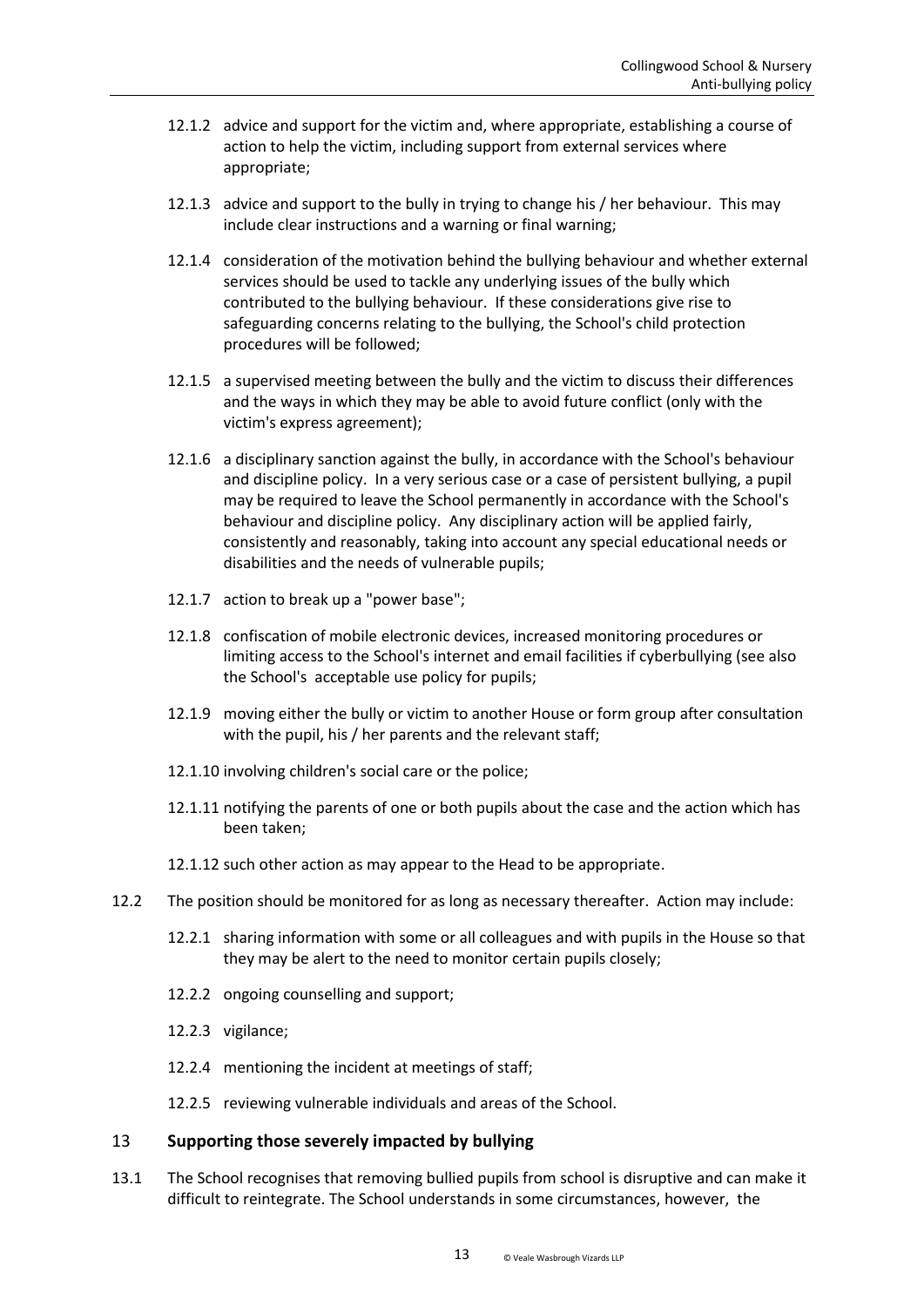consequences of being bullied may have had a severe impact on a pupil's social, emotional or mental health and may have impacted seriously on a pupil's ability to learn.

- 13.2 The School will do all that is reasonably possible to ensure bullied pupils continue to attend school and maintain their educational progression by putting in place proportionate short term alternative on-site provision plans where necessary.
- 13.3 If the pupil is considered to have significantly greater difficulty learning than the majority of those the same age because of the impact of the bullying, the School will consider whether the pupil will benefit from being assessed for special educational needs.

#### <span id="page-13-0"></span>14 **Training**

#### 14.1 **Staff**

- 14.1.1 The School ensures that regular guidance and training is arranged on induction and at regular intervals thereafter so that staff and volunteers understand what is expected of them by this policy and have the necessary knowledge and skills to carry out their roles especially:
	- (a) having an understanding of the groups who may be more vulnerable to bullying;
	- (b) awareness of the risk and indications of bullying, and how to deal with cases;
	- (c) counselling skills (including bereavement);
	- (d) awareness of the risks of peer-on-peer abuse including sexual violence and sexual harassment and how bullying may give rise to safeguarding concerns.
	- (e) Staff are to supervise carefully when on playground duty and know to be aware - noticing children's behaviour and keeping an eye on more secluded areas of the school and/or playground.
	- (f) Bullying is discussed in PSHE lessons through activities such as circle time and dealing with emotions. Children are helped to become more assertive and learn how to respond to bullies in a firm, but non-aggressive, way.
	- (g) Weekly Staff Meetings to talk about concerns regarding behaviour and bullying. Staff training takes place when appropriate over the school year and includes areas such as cyber-bullying, peer-on-peer abuse, pupil wellbeing, etc.
	- (h) Staff are made aware of incidents and names recorded for ongoing monitoring.
	- (i) A School Council made up of appointed and elected pupils meet regularly to discuss whole school issues.
- 14.1.2 The level and frequency of training depends on role of the individual member of staff.
- 14.1.3 The School maintains written records of all staff training.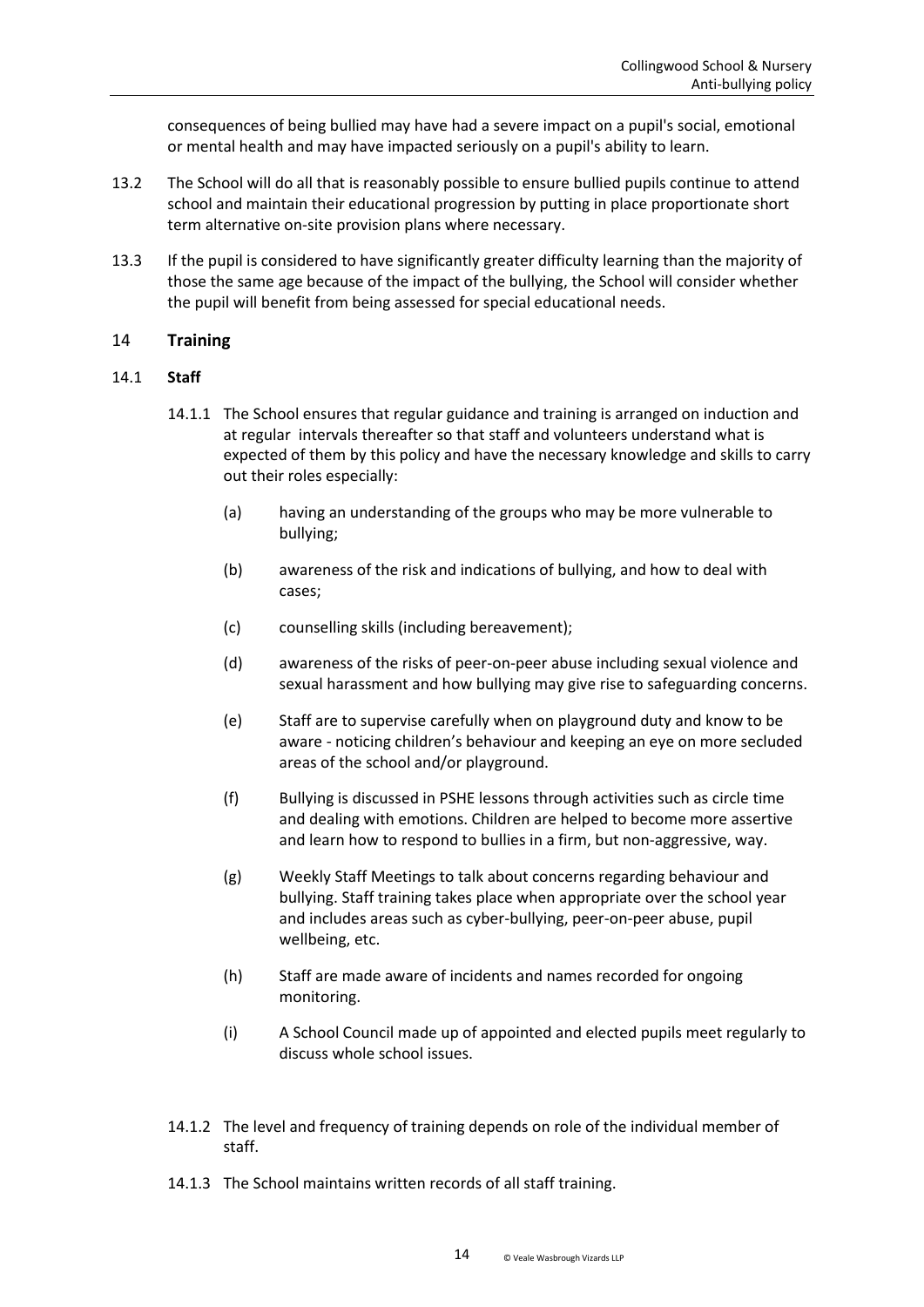#### 14.2 **Pupils**

14.2.1 We emphasise with older pupils the role which is expected of them in setting a good example and being helpful to younger pupils and each other. The School's Circle Time and assembly programme encourages care, consideration and respect for all others.

#### <span id="page-14-0"></span>15 **Risk assessment**

- 15.1 Where a concern about a pupil's welfare is identified, the risks to that pupil's welfare will be assessed and appropriate action will be taken to reduce the risks identified.
- 15.2 The format of risk assessment may vary and may be included as part of the School's overall response to a welfare issue, including the use of individual pupil welfare plans (such as behaviour, healthcare and education plans, as appropriate). Regardless of the form used, the School's approach to promoting pupil welfare will be systematic and pupil focused.
- 15.3 The Head has overall responsibility for ensuring that matters which affect pupil welfare are adequately risk assessed and for ensuring that the relevant findings are implemented, monitored and evaluated.
- 15.4 Day to day responsibility to carry out risk assessments under this policy will be delegated to the Head who have/has been properly trained in, and tasked with, carrying out the particular assessment.

#### <span id="page-14-1"></span>16 **Record keeping**

- 16.1 All records created in accordance with this policy are managed in accordance with the School's policies that apply to the retention and destruction of records.
- 16.2 School staff maintain records of the welfare and development of individual pupils. Every complaint or report of bullying is recorded centrally and monitored to enable patterns to be identified, both in relation to individual pupils and across the school as a whole and to evaluate the effectiveness of the School's approach.
- 16.3 The Deputy Head will maintain a centralised record of all allegations or reports of bullying, including details of those involved and the action taken.
- 16.4 The Deputy Head will monitor the centralised record of bullying incidents on a regular basis to identify patterns in behaviour and the effectiveness of the School's anti-bullying procedures.
- 16.5 The records created in accordance with this policy may contain personal data. The School has a number of privacy notices which explain how the School will use personal data about pupils and parents. The privacy notices are published on the School's website. In addition, staff must ensure that they follow the School's data protection policies and procedures when handling personal data created in connection with this policy. This includes the School's data protection policy and information security policy.

# <span id="page-14-2"></span>17 **Version control**

| Date of adoption of this policy    | January 2021   |
|------------------------------------|----------------|
| Date of last review of this policy | September 2021 |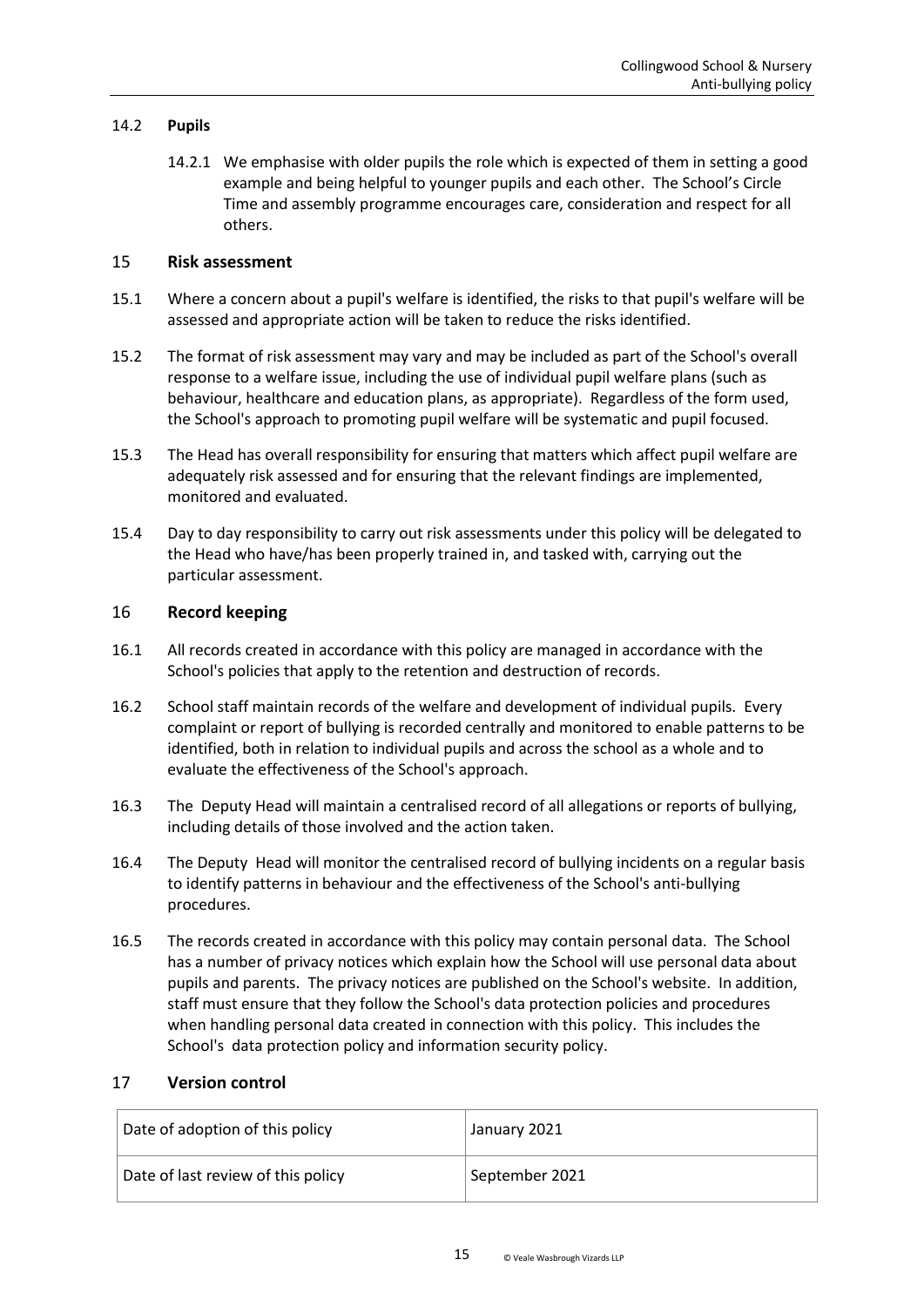| Date for next review of this policy | September 2022               |
|-------------------------------------|------------------------------|
| Policy owner (SMT)                  | Leigh Hardie and David Sitch |
| Policy owner (Proprietor)           | Amit Mehta                   |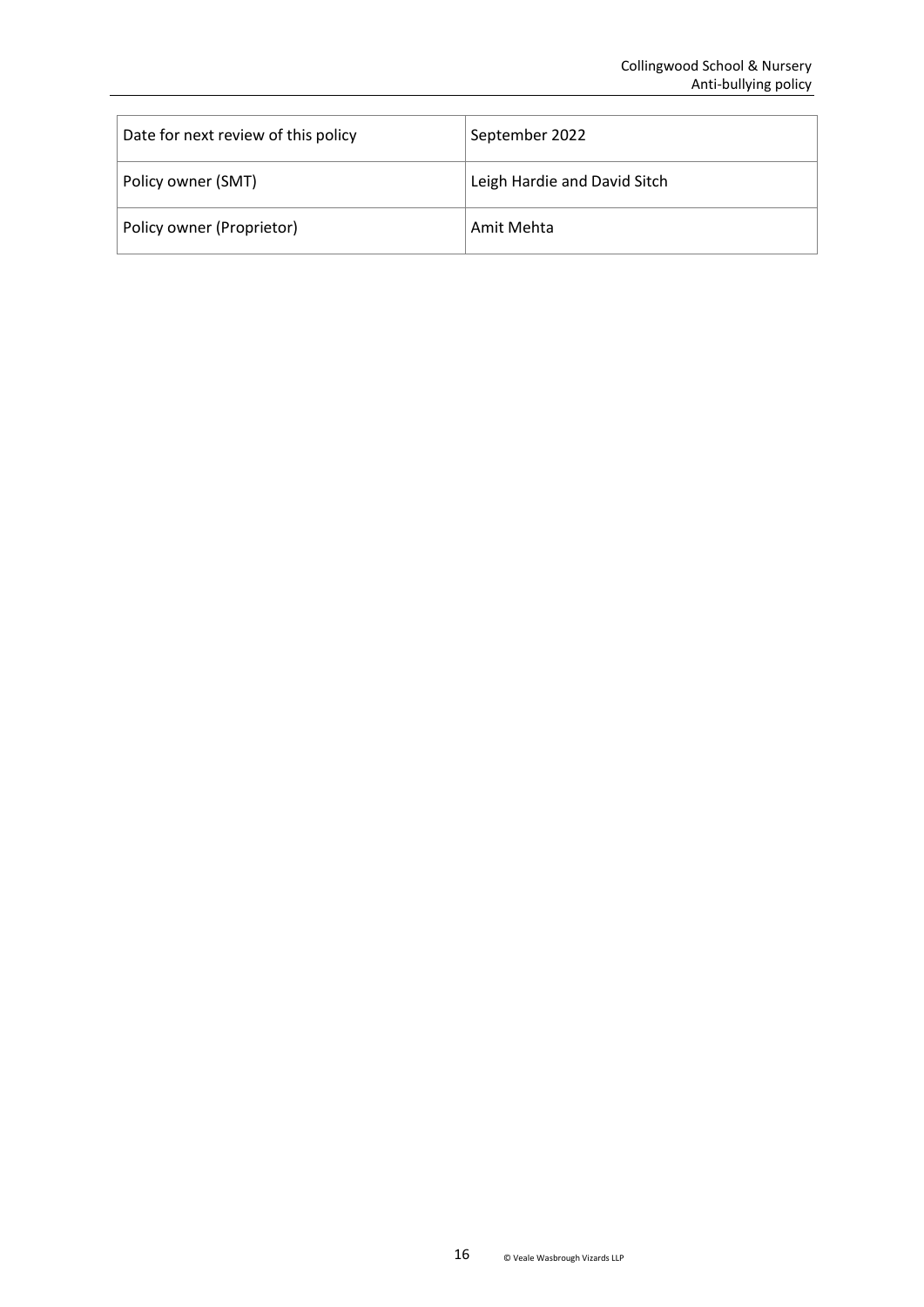# <span id="page-16-0"></span>**Appendix 1 Cyberbullying: guidance for pupils and staff**

#### **Cyber Bullying can include:**

- Chain email
- Unpleasant or threatening comments on social networking sites
- Threatening emails
- Texting on mobiles
- Passing photographs (including sexting)
- 1 Cyberbullying is bullying that takes place using technology.
- 2 Pupils should remember the following:
	- 2.1 use the security settings when using technology;
	- 2.2 regularly change your password and keep it private;
	- 2.3 always respect others be careful what you say online and what images you send;
	- 2.4 think before you send whatever you send can be made public very quickly and could stay online forever;
	- 2.5 if you or someone you know are being cyberbullied, **tell someone**. You have the right not to be harassed or bullied online. Tell an adult you trust - your parents, any member of staff or volunteer, or a helpline such as ChildLine on 0800 1111;
	- 2.6 don't retaliate or reply online;
	- 2.7 save the evidence learn how to keep records of offending messages, pictures or online conversations. Ask someone if you are unsure how to do this. This will help to show what is happening and can be used by the School to investigate the matter;
	- 2.8 block the bully. Most social media websites and online or mobile services allow you block someone who is behaving badly;
	- 2.9 don't do nothing if you see cyberbullying going on, support the victim and report the bullying.
- 3 You may find the following websites helpful:
	- 3.1 <http://www.childnet.com/young-people>
	- 3.2 <https://www.thinkuknow.co.uk/>
	- 3.3 <https://www.childline.org.uk/Explore/Bullying/Pages/online-bullying.aspx>
	- 3.4 <https://www.saferinternet.org.uk/advice-centre/young-people>
	- 3.5 <https://www.disrespectnobody.co.uk/>
	- 3.6 [http://www.safetynetkids.org.uk/.](http://www.safetynetkids.org.uk/)
- 4 Please see the School's acceptable use policy for pupils which sets out the School rules about the use of technology including mobile electronic devices.